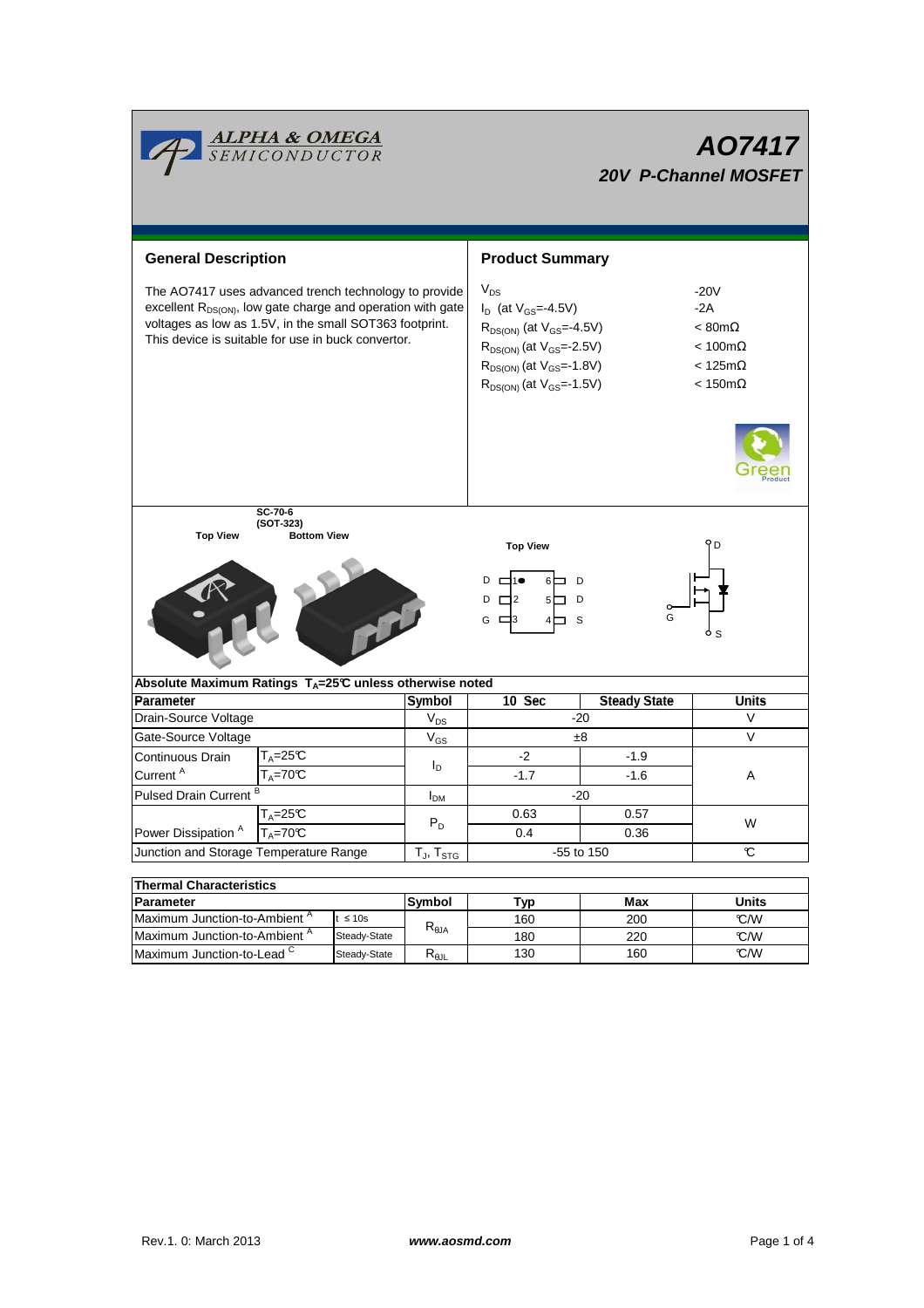

## **Electrical Characteristics (TJ=25°C unless otherwise noted)**

| <b>Symbol</b>                 | Parameter                                                                          | <b>Conditions</b>                                                        | Min    | <b>Typ</b> | <b>Max</b> | <b>Units</b> |  |  |  |  |  |
|-------------------------------|------------------------------------------------------------------------------------|--------------------------------------------------------------------------|--------|------------|------------|--------------|--|--|--|--|--|
| <b>STATIC PARAMETERS</b>      |                                                                                    |                                                                          |        |            |            |              |  |  |  |  |  |
| <b>BV<sub>DSS</sub></b>       | Drain-Source Breakdown Voltage                                                     | $I_{D} = -250 \mu A$ , $V_{GS} = 0V$                                     | $-20$  |            |            | $\vee$       |  |  |  |  |  |
| $I_{DSS}$                     | Zero Gate Voltage Drain Current                                                    | $V_{DS}$ =-20V, $V_{GS}$ =0V                                             |        |            | $-1$       | μA           |  |  |  |  |  |
|                               |                                                                                    | $T_{\parallel} = 55$ °C                                                  |        |            | -5         |              |  |  |  |  |  |
| $I_{GSS}$                     | Gate-Body leakage current                                                          | $V_{DS} = 0V$ , $V_{GS} = \pm 8V$                                        |        |            | ±100       | nA           |  |  |  |  |  |
| $V_{GS(th)}$                  | Gate Threshold Voltage                                                             | V <sub>DS</sub> =V <sub>GS</sub> I <sub>D</sub> =-250μA                  | $-0.5$ | $-0.65$    | -1         | V            |  |  |  |  |  |
| $I_{D(ON)}$                   | On state drain current                                                             | $V_{GS} = -4.5V, V_{DS} = -5V$                                           | $-20$  |            |            | A            |  |  |  |  |  |
| $R_{DS(ON)}$                  |                                                                                    | $V_{GS} = -4.5V$ , $I_D = -2A$                                           |        | 65         | 80         | $m\Omega$    |  |  |  |  |  |
|                               |                                                                                    | $T_J = 125C$                                                             |        | 90         | 110        |              |  |  |  |  |  |
|                               | Static Drain-Source On-Resistance                                                  | $V_{GS}$ =-2.5V, $I_{D}$ =-1.8A                                          |        | 80         | 100        | $m\Omega$    |  |  |  |  |  |
|                               |                                                                                    | V <sub>GS</sub> =-1.8V, I <sub>D</sub> =-1.5A                            |        | 100        | 125        | $m\Omega$    |  |  |  |  |  |
|                               |                                                                                    | $V_{GS}$ =-1.5V, $I_{D}$ =-0.5A                                          |        | 115        | 150        | $m\Omega$    |  |  |  |  |  |
| $g_{FS}$                      | <b>Forward Transconductance</b>                                                    | V <sub>DS</sub> =-5V, I <sub>D</sub> =-2A                                |        | 10         |            | S            |  |  |  |  |  |
| $V_{SD}$                      | Diode Forward Voltage<br>$IS=-1A, VGS=0V$                                          |                                                                          |        | $-0.7$     | -1         | V            |  |  |  |  |  |
| ls                            | Maximum Body-Diode Continuous Current                                              |                                                                          |        | -1         | A          |              |  |  |  |  |  |
|                               | <b>DYNAMIC PARAMETERS</b>                                                          |                                                                          |        |            |            |              |  |  |  |  |  |
| $C_{\text{iss}}$              | <b>Input Capacitance</b>                                                           |                                                                          |        | 560        | 745        | pF           |  |  |  |  |  |
| $C_{\rm oss}$                 | Output Capacitance                                                                 | $V_{GS}$ =0V, $V_{DS}$ =-10V, f=1MHz                                     |        | 80         |            | pF           |  |  |  |  |  |
| C <sub>rss</sub>              | Reverse Transfer Capacitance                                                       |                                                                          |        | 70         |            | pF           |  |  |  |  |  |
| $R_{g}$                       | Gate resistance                                                                    | V <sub>GS</sub> =0V, V <sub>DS</sub> =0V, f=1MHz                         |        | 15         | 23         | Ω            |  |  |  |  |  |
|                               | <b>SWITCHING PARAMETERS</b>                                                        |                                                                          |        |            |            |              |  |  |  |  |  |
| $Q_g$                         | <b>Total Gate Charge</b>                                                           |                                                                          |        | 8.5        | 11         | nC           |  |  |  |  |  |
| $Q_{gs}$                      | Gate Source Charge                                                                 | $V_{\text{GS}} = -4.5V$ , $V_{\text{DS}} = -10V$ , $I_{\text{DS}} = -2A$ |        | 1.2        |            | nC           |  |  |  |  |  |
| $\mathsf{Q}_{\text{gd}}$      | Gate Drain Charge                                                                  |                                                                          |        | 2.1        |            | nC           |  |  |  |  |  |
| $t_{D(on)}$                   | Turn-On DelayTime                                                                  |                                                                          |        | 7.2        |            | ns           |  |  |  |  |  |
| $\mathfrak{t}_{\mathsf{r}}$   | Turn-On Rise Time<br>$V_{GS}$ =-4.5V, $V_{DS}$ =-10V, R <sub>L</sub> =5 $\Omega$ , |                                                                          |        | 36         |            | ns           |  |  |  |  |  |
| $t_{D(off)}$                  | $R_{\text{GEN}} = 6\Omega$<br>Turn-Off DelayTime                                   |                                                                          |        | 53         |            | ns           |  |  |  |  |  |
| $\mathfrak{t}_{\mathfrak{f}}$ | <b>Turn-Off Fall Time</b>                                                          |                                                                          |        | 56         |            | ns           |  |  |  |  |  |
| $\mathsf{t}_\mathsf{rr}$      | Body Diode Reverse Recovery Time                                                   | $I_F = -2A$ , dl/dt=100A/ $\mu$ s                                        |        | 37         | 49         | ns           |  |  |  |  |  |
| $Q_{rr}$                      | Body Diode Reverse Recovery Charge   IF=-2A, dl/dt=100A/us                         |                                                                          |        | 27         |            | nC           |  |  |  |  |  |

A: The value of R <sub>sJA</sub> is measured with the device mounted on 1in<sup>2</sup> FR-4 board with 2oz. Copper, in a still air environment with T <sub>A</sub> =25°C. The<br>value in any a given application depends on the user's specific board des B: Repetitive rating, pulse width limited by junction temperature.

C. The R <sub>θJA</sub> is the sum of the thermal impedence from junction to lead R <sub>θJL</sub> and lead to ambient.<br>D. The static characteristics in Figures 1 to 6 are obtained using 300 μs pulse width, duty cycle 0.5% max.

E. These tests are performed with the device mounted on 1 in  ${}^{2}$  FR-4 board with 2oz. Copper, in a still air environment with T<sub>A</sub>=25°C. The SOA curve provides a single pulse rating.

THIS PRODUCT HAS BEEN DESIGNED AND QUALIFIED FOR THE CONSUMER MARKET. APPLICATIONS OR USES AS CRITICAL COMPONENTS IN LIFE SUPPORT DEVICES OR SYSTEMS ARE NOT AUTHORIZED. AOS DOES NOT ASSUME ANY LIABILITY ARISING OUT OF SUCH APPLICATIONS OR USES OF ITS PRODUCTS. AOS RESERVES THE RIGHT TO IMPROVE PRODUCT DESIGN, FUNCTIONS AND RELIABILITY WITHOUT NOTICE.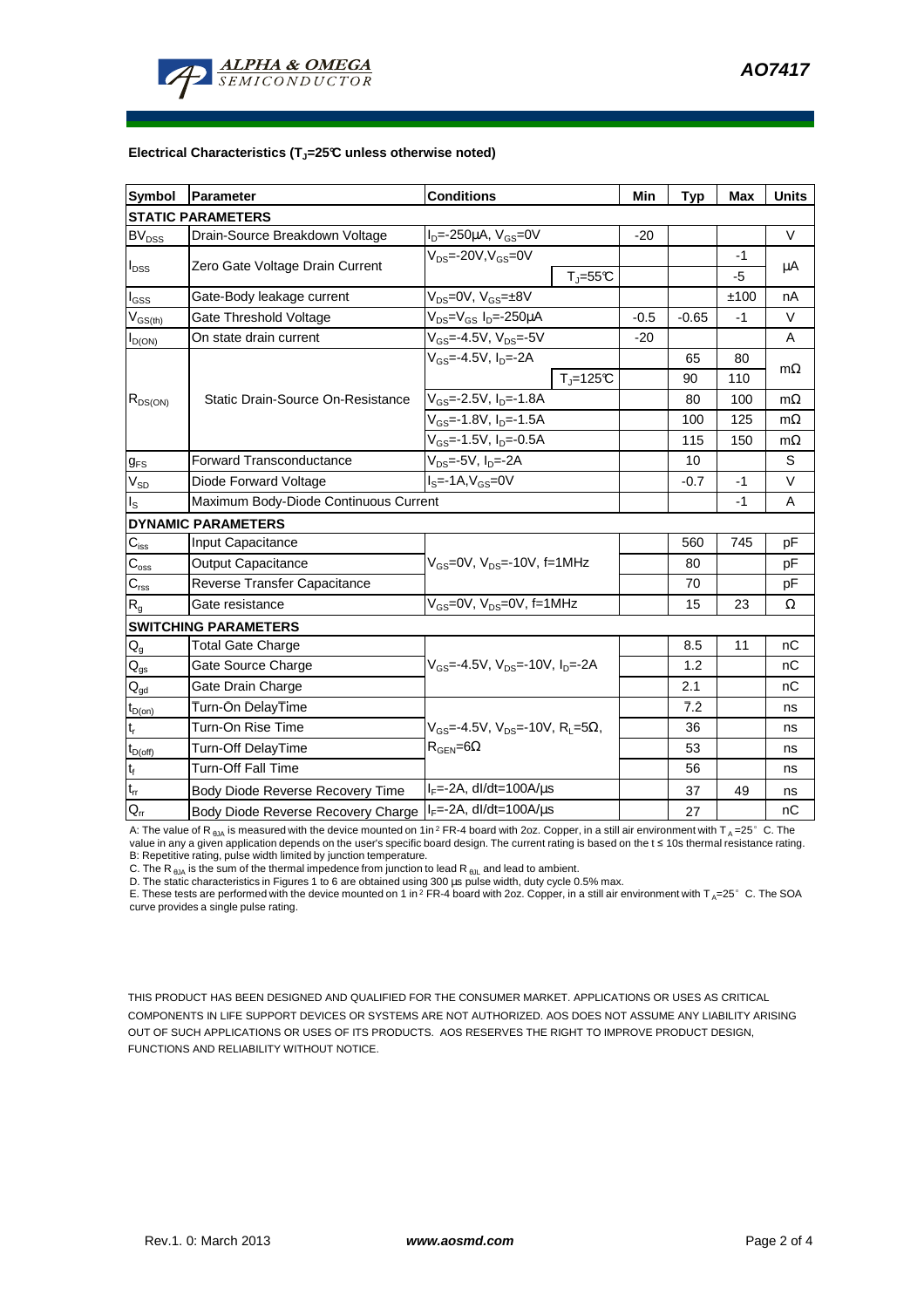

## **TYPICAL ELECTRICAL AND THERMAL CHARACTERISTICS**